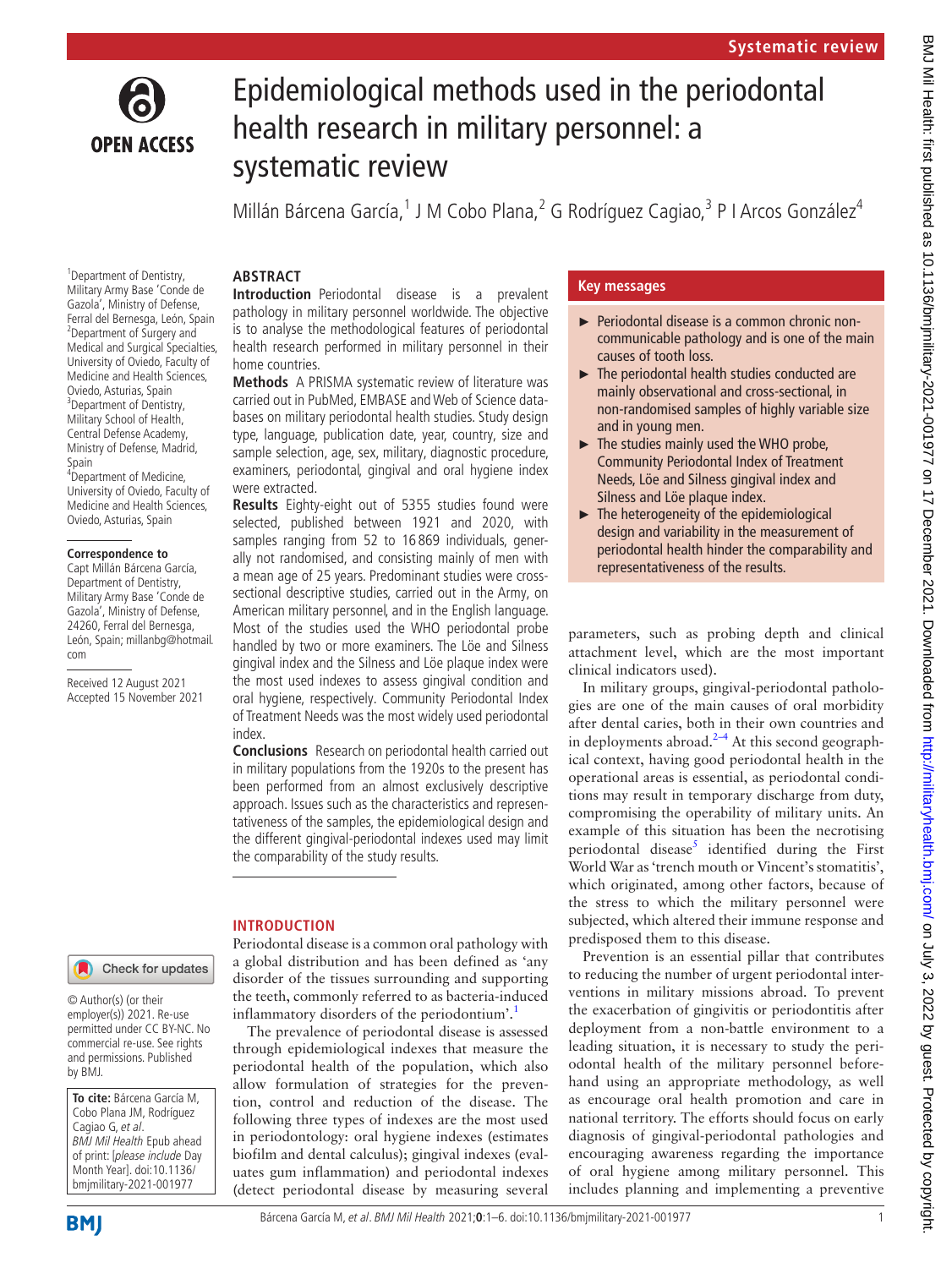and curative periodontal health policy adapted to the military environment in home countries.

There are almost no published reviews on the methodology used in the military periodontal health studies. Therefore, the objective of this study is to identify and analyse the methods used for periodontal research conducted at military facilities in their respective national territories, specifically in terms of type of study design, sample selection and size, diagnostic procedure, evaluation indexes used and implementation of the study. To identify the problems related to the methodological design of the periodontal research could ultimately help to improve military periodontal health.

#### **METHODS**

A systematic review of the published scientific literature was conducted following the PRISMA guidelines (Preferred Reporting Items for Systematic reviews and Meta-Analyses).<sup>6</sup> The search was performed on 31 December 2020, using the inclusion criteria of periodontal health studies performed in a military population on national territory, regardless of the type of study, language or date of publication.

The following studies were excluded: (a) studies on the oral health of military personnel that did not include the periodontal health aspect; (b) those referring only to periodontal emergencies or acute and rapidly progressive periodontal disorders; (c) those conducted in the area of operations because of their unstable context (stress, poor hygiene, increased tobacco consumption), which may influence an adequate diagnosis and (d) those whose abstract was not available.

PubMed, Embase and Web of Science search engines (including Scielo and Medline) were used. In the Pubmed search, the following MeSH terms were used: periodontal diseases, periodontitis, periodontal pocket, periodontal attachment loss, gingivitis, gingival haemorrhage, periodontal index, oral hygiene index, dental plaque index, dental plaque, military personnel, military health, military health services, hospitals, military and military dentistry. A complementary search was also performed in PubMed, Embase and Web of Science with the following keywords: military, conscript, soldier, Armed Forces, Army, Navy, Air Force, periodontal, gingival and dental plaque.

Information on year, country, sample size and selection, age, sex, military, design; periodontal, gingival and oral hygiene indexes; diagnostic procedure, examiners and language were extracted from each study. The mean was used as the parameter of central tendency; the SE of mean (SEM) and CI were used as the dispersion parameters.

#### **RESULTS**

The initial search identified 2788 studies in Embase, 1907 in PubMed and 640 in Web of Science. After reviewing the abstracts, and full papers where necessary, 88 studies were found that met the required inclusion criteria to be incorporated into the systematic review.<sup>[2 7–93](#page-4-1)</sup> [Figure](#page-1-0) 1 represents PRISMA flow diagram and [Table](#page-2-0) 1 summarises the studies in which the authors provided relevant information regarding the epidemiological design, sample, person variables, indexes used and diagnostic procedures.

### **Study design, year and context**

The primary epidemiological design used (89.8%) was the observational, descriptive and cross-sectional study, where only six (6.8%) were longitudinal intervention studies and three (3.4%) were case-control.



<span id="page-1-0"></span>**Figure 1** PRISMA diagram illustrating the literature search and identification process. PRISMA, Preferred Reporting Items for Systematic Reviews and Meta-Analyses.

The first of the 88 analysed studies was published in 1921 and the last one in 2020; only six (6.9%) were published before 1964 and the majority were published during the first decade of the 21st century ([Figure](#page-2-1) 2), especially between 2008 and 2010. Most of the studies (20.5%) were conducted on American military personnel, followed by Italian and Swiss personnel (8%). The largest number of the studies (73.9%) were published in English, 6.8% were in Italian and German, 5.7% in Spanish, 2.3% in Danish and Russian and 1.1% in French and Polish.

A total of 35.2% of the studies were conducted in military personnel of the Army, 12.5% in the Navy, 12.5% in the Air Force, 23.9% in joint military personnel of the Armed Forces, and 15.9% did not mention the army of origin of the sample studied. Of the 11 studies conducted in the Navy, 54.5% were carried out in the USA.

#### **Sample features and inference**

The reviewed studies were conducted in samples with a wide size range, from 52 to 16869 individuals, and an average size of 1635 individuals (SEM=304.8). However, due to the wide sample size range, this average value has limited relevance as a parameter of central tendency. Of these, 27.3% had samples of 100–300 subjects. Of the 55 studies that indicated the sample selection procedure, only 34.5% had used a random method, and the remaining included convenience samples chosen because of different reasons, including volunteers, periodic dental examination, military service recruits, academy cadets and so on. In the studies conducted in the USA, this percentage was higher (44.4%).

A limitation found in the studies is the absence of parameters of statistical inference. Only 23 studies (26.1%) included the CI in some of the variables to measure periodontitis, 16 (18.2%) for gingivitis and 19 (21.6%) for oral hygiene. The statistical inference to the population of other parameters, such as presence of dental caries, was only reported in 20 studies (22.7%) and in 18 (20.5%) for age.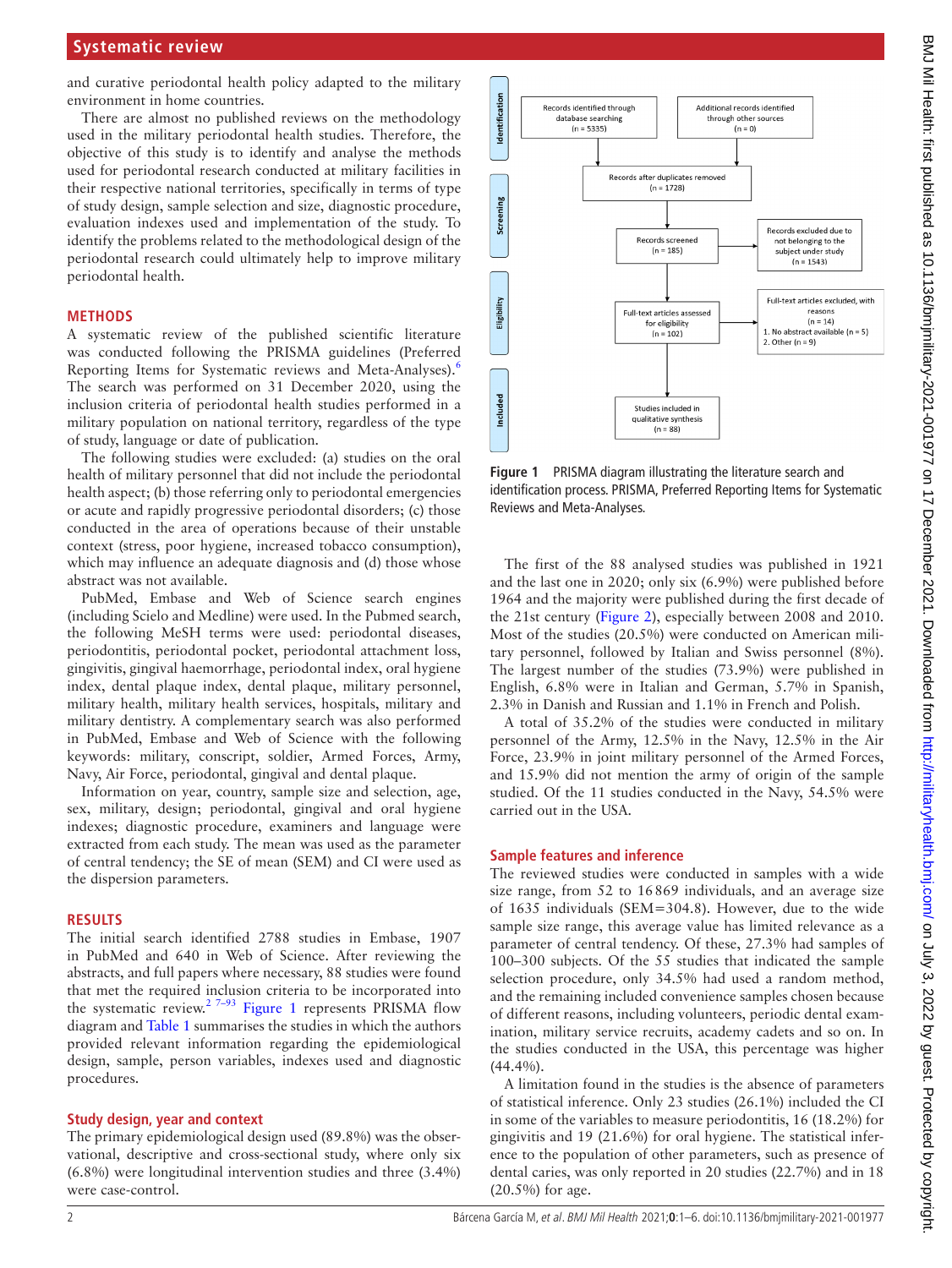| Table 1 Summary of relevant epidemiological information in military periodontal health studies                                                                                                                                                                                                                                                                                                                                                                                                            |             |             |                   |     |                     |                   |                 |                      |                   |                            |                         |               |
|-----------------------------------------------------------------------------------------------------------------------------------------------------------------------------------------------------------------------------------------------------------------------------------------------------------------------------------------------------------------------------------------------------------------------------------------------------------------------------------------------------------|-------------|-------------|-------------------|-----|---------------------|-------------------|-----------------|----------------------|-------------------|----------------------------|-------------------------|---------------|
| Author, year                                                                                                                                                                                                                                                                                                                                                                                                                                                                                              | Country     | Sample size | Mean age (range)  | Sex | Military<br>context | Sample<br>type    | design<br>Study | Periodontal<br>index | Gingival<br>index | hygiene<br>index<br>ნ<br>ნ | Diagnostic<br>procedure | Examiners     |
| Bárcena et al, 2020 <sup>2</sup>                                                                                                                                                                                                                                                                                                                                                                                                                                                                          | Spain       | 221         | $35 - 9(25 - 57)$ | M/F | Army                | $\approx$         | უ               | CPIMILA              | <b>BOP</b>        | O'Leary                    | P (Pa-on)               |               |
| Parwez et al, 2008 <sup>25</sup>                                                                                                                                                                                                                                                                                                                                                                                                                                                                          | Pakistan    | 515         | 26 (17-55)        | S   | Army                | $\widetilde{\Xi}$ | უ               | PD/LA                | B <sub>O</sub> P  | <b>S&amp;L</b>             | P (Manual)              |               |
| Röthlisberger <i>et al</i> , 2007 <sup>29</sup>                                                                                                                                                                                                                                                                                                                                                                                                                                                           | Switzerland | 626         | $20(18-24)$       | Σ   | Army                | <b>NK</b>         | ပ္ပ             | <b>PD/LA</b>         | $\overline{G}$    | <b>S&amp;L</b>             | P (Michigan)            | $\frac{1}{2}$ |
| Skec et al, 2006 <sup>31</sup>                                                                                                                                                                                                                                                                                                                                                                                                                                                                            | Croatia     | 912         | $23 - 7(18 - 54)$ | Σ   | Army                | $\approx$         | უ               | š                    | š                 | Š                          | š                       | š             |
| Griffiths et al, 2001 <sup>38</sup>                                                                                                                                                                                                                                                                                                                                                                                                                                                                       | $\leq$      | 100         | $17(16-20)$       | ⋝   | Air Force           | S                 |                 | <b>PD/LA</b>         | <b>BOP</b>        | <b>S&amp;L</b>             | P (Williams)            | $\frac{1}{4}$ |
| Machuca et al, 2000 <sup>40</sup>                                                                                                                                                                                                                                                                                                                                                                                                                                                                         | Spain       | 296         | $19 - 4$ (-)      | ⋝   | Joint               | €                 | უ               | <b>PD/LA</b>         | yav               | 0'Leary                    | P (Vivacare)            |               |
| Ankkuriniemi and Ainamo, 1997 <sup>42</sup>                                                                                                                                                                                                                                                                                                                                                                                                                                                               | Finland     | 4057        | $20 - 3(17 - 29)$ | Σ   | Joint               | $\approx$         |                 | <u>은</u>             | <b>BOP</b>        | <b>JPI</b>                 | P (WHO)                 | $\frac{1}{4}$ |
| Joss et al, 1992 <sup>45</sup>                                                                                                                                                                                                                                                                                                                                                                                                                                                                            | Switzerland | 756         | $-19-20$          | Σ   | Army                | €                 | უ               | <b>PD/LA</b>         | <b>SBI</b>        | S&L                        | P (Michigan)            | 상             |
| Petersson et al, 1989 <sup>54</sup>                                                                                                                                                                                                                                                                                                                                                                                                                                                                       | Sweden      | 53          | NS                | SN  | Air Force           | $\frac{R}{R}$     | ပိ              | <b>PD/LA</b>         | <b>BOP</b>        | <b>L&amp;K</b>             | P (Manual)              |               |
| Wennström et al, 1981 <sup>63</sup>                                                                                                                                                                                                                                                                                                                                                                                                                                                                       | Sweden      | 94          | $- (20 - 54)$     | Σ   | Air Force           | Š                 | Ⴘ               | PD/LA                | š                 | ŠN                         | š                       | š             |
| Preber et al, 1980 <sup>64</sup>                                                                                                                                                                                                                                                                                                                                                                                                                                                                          | Sweden      | 134         | $21 - 9(19 - 27)$ | Σ   | Army                | SN                | ပိ              | <u>은</u>             | ಠ                 | <b>S&amp;L</b>             | P (Manual)              | $\frac{1}{4}$ |
| Lang and Engelmayer, 1979 <sup>67</sup>                                                                                                                                                                                                                                                                                                                                                                                                                                                                   | Switzerland | 139         | $-28-32$          | Σ   | Army                | Š                 | უ               | <b>PD/LA</b>         | ᢎ                 | <b>S&amp;L</b>             | P (Manual)              |               |
| Bay, 1972 <sup>73</sup>                                                                                                                                                                                                                                                                                                                                                                                                                                                                                   | Denmark     | 345         | $\sqrt{18}$       | Σ   | SN                  | SN                | ပိ              | $\Delta$             | ō                 | HO                         | SN                      | SN            |
| Curilović et al, 1972 <sup>74</sup>                                                                                                                                                                                                                                                                                                                                                                                                                                                                       | Switzerland | 556         | $\frac{1}{20}$    | š   | Army                | S                 | S               | ē                    | <b>SBI</b>        | Š                          | P (POP/FWP)             | ₹             |
| index; M, male; NR, not randomised; NS, not specified; OHI, Oral Hygiene Index; P, periodontal probe; PD, probing depth; PD, modified Ramfjörd index; Plast-O-Probe; R, randomised; SB, Sulcus Bleeding Index; S&L, Silness an<br>BOP, Bleeding on Probing; CC, case control; CPIM, Community Periodontal Index Modified; CS, cross-sectional; F, female; FWP, Fox-WMS probe; GI, Löe and Silness Gingival Index; L, longitudinal; LA, loss of attachment; L&K,<br>der Velden; VPL, Visible Plaque Index. |             |             |                   |     |                     |                   |                 |                      |                   |                            |                         |               |



**Systematic review**

<span id="page-2-1"></span>**Figure 2** Distribution of the studies by decade of publication.

# **Person variables**

In the 49 studies that specified the mean age of the partici pants, the range was 13–84 years with a mean age of 24.5 years (SEM=0.9). The reason data were reported on adolescent patients is because in one of the selected studies they belonged to the National Cadet Corps in India and on elderly patients because some studies also included retired military personnel. Only men were included in 50% of the studies and 27.3% included military personnel of both sexes. Only one study (1.1%) was conducted in women and 19 studies (21.6%) did not specify the sex of the participants in the selected sample.

### **Indexes and implementation procedures**

The studies used various clinical parameters to assess periodontal disease, which are described below. Community Periodontal Index of Treatment Needs (CPITN) was the most used index (19 studies, 21.6%), followed by Russell index in 9 studies (10.2%) and Community Periodontal Index (CPI) and Periodontal Screening and Recording in 5 (5.7%). Only 2 studies (2.3%) used Ramfjörd Periodontal Disease Index and Navy Periodontal Disease Index and 14 studies (15.9%) used other parameters.

In 39.8% of the studies, gingival status was assessed, the most frequent index being Löe and Silness gingival index in nine studies (10.2%); gingival bleeding index (BOP) in seven studies (8%) and sulcus bleeding index by Mühlemann and Son and Papillary-Marginal-Attachment index by Schour and Massler, both in five studies each (5.7%).

Biofilm calculation was estimated in 35.2% of the studies, the most frequent indexes being Silness and Löe plaque index, in eight studies (9.1%), and Greene and Vermillion oral hygiene index and the simplified oral hygiene index by Greene and Vermillion (OHI-S), both in seven studies each (8%).

In 28 studies (31.8%), the examination was performed by one examiner and in another 37 (42%), by two or more examiners. Of the 47 studies (53.4%) that reported using a periodontal probe in their measurements, the most widely used was the WHO probe in 22 (25%) of them. In another 22 studies (25%), different first-generation probes were used, and only 2 (2.3%) used a second-generation probe and 1 (1.1%) used a thirdgeneration probe.

# **DISCUSSION**

# <span id="page-2-0"></span>**The problem of choosing an appropriate index to measure periodontal status**

Until 2017, there was not a clear consensus about the clinical criteria to be used in defining periodontal disease.<sup>[94](#page-5-0)</sup> Researchers have used different epidemiological study designs and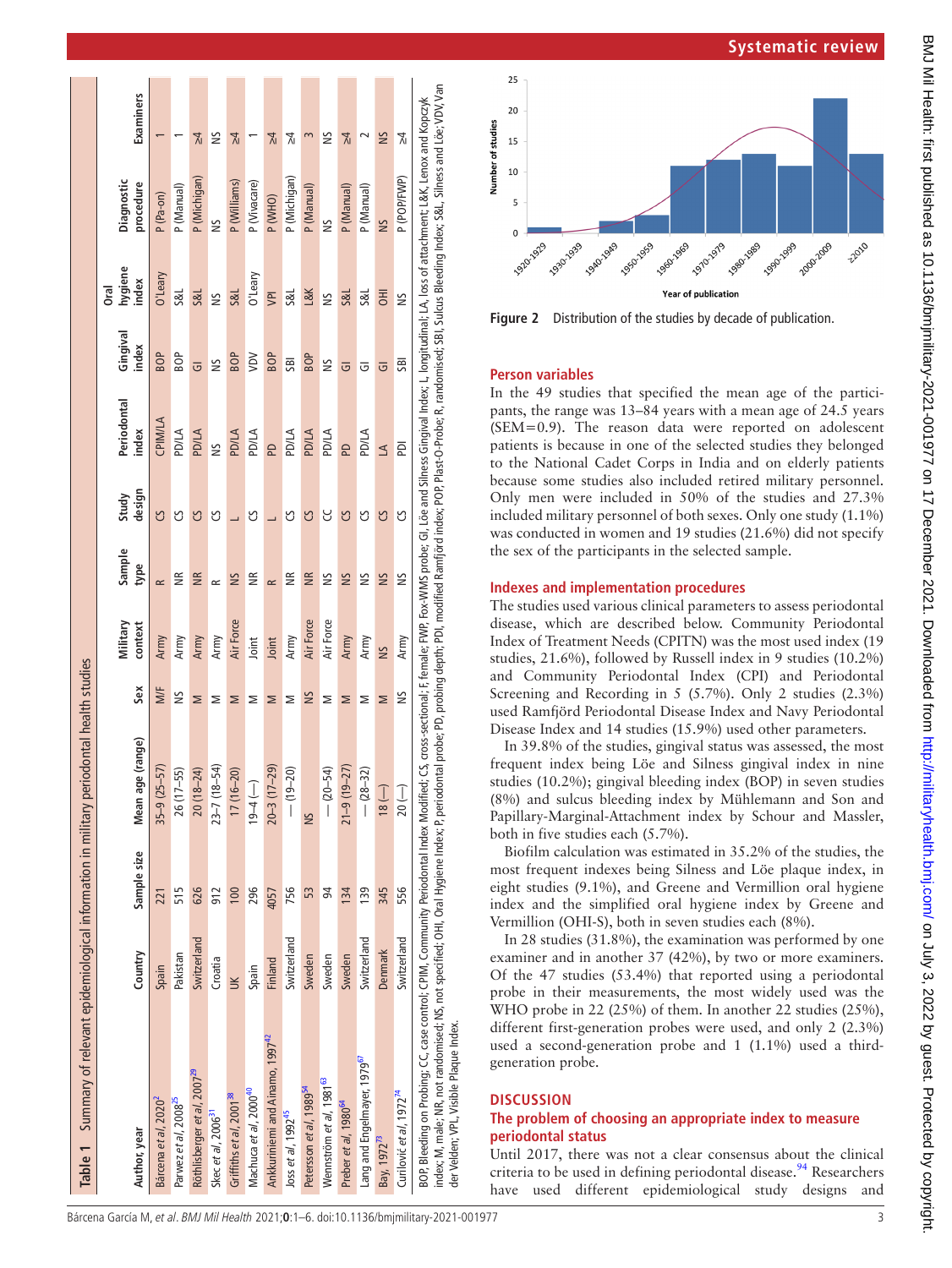## **Systematic review**

heterogeneous implementation methods. This variety of research methods, which involves the three types of indexes most used in periodontics (periodontal, gingival and oral hygiene indexes), is a relevant issue because it limits the comparability of the study results and leads to undesirable confusion in the estimation of prevalence and severity of the disease.<sup>[95](#page-5-6)</sup>

Regarding *periodontal indexes*, the first used for epidemiological purposes was the Russell periodontal index but WHO has been using CPITN since 1987. This index was designed primarily to assess the needs for periodontal treatment of large populations rather than their periodontal status. In 1997, the CPI was introduced but only a few countries record this index due to the difficulty in its correct execution and the time involved.[96](#page-5-7) Torres *et al* found that both CPITN and CPI have limitations to adequately assess the prevalence of periodontal disease as they are based on a hierarchical criterion of its progression.<sup>[97](#page-5-8)</sup>

In 2013, WHO introduced the modified CPI to reduce the weaknesses of the CPI and increase its simplicity and reproducibility. In this case, as with the indexes that measure caries, such as the Klein and Palmer Decayed-Missing-Filled Teeth index,<sup>[98](#page-5-9)</sup> all teeth are periodontally scanned, detailing in each tooth, the presence or absence of bleeding and periodontal pockets. This index also records attachment loss.

Dissimilar cut-off values to measuring periodontal pocket depth and level of clinical attachment to establish the existence of disease have been used. In addition, a non-homogeneous number of locations have been evaluated in each tooth and/or a simplified way of the periodontal examination of all teeth using partial registrations.<sup>9</sup>

In the set of studies analysed, the difficulty of selecting a periodontal index has been mentioned as a main issue.<sup>[27](#page-4-12)</sup> This problem also affects the use of the bleeding on probing index $34\frac{56}{10}$  and advocates the need for a more comprehensive periodontal examination.[11 44 68 80 83](#page-4-14) Covington *et al* suggested that none of the periodontal indexes used to detect periodontal disease have been universally accepted or used routinely by most researchers.<sup>[34](#page-4-13)</sup>

According to Trombelli *et al*, *gingival indexes* are subjective by nature, and researchers have based their index choice on various criteria, of which bleeding on probing is the most objective indicator to assess gingivitis.<sup>100</sup> This is because quantitative measurement of bleeding is more difficult to analyse than the presence or absence of bleeding after probing. Furthermore, the measurement result could be influenced by the pressure exerted by the examiner, even with a slight probing.

In relation to *oral hygiene indexes*, their lack of precision, sensitivity and specificity as well as the need to improve intraexaminer and interexaminer concordance to increase reliability in examinations performed at different periods of time within the same centre or in multiple centres have been also mentioned as a limitation by Pretty *et al*. [101](#page-5-12)

Due to the aforementioned differences in research methods and indexes used, it is not easy to compare prevalence and severity of periodontal pathology in military studies. Additionally, it is difficult to compare the results with civilian populations because of the differences in demographic composition, mainly by sex and age structure (the presence of female military staff is still low in armies and the mean age of military personnel is also relatively lower than the civilian population of the same geographic areas). Age is also different in the military studies reviewed (the samples in several studies are composed by conscripts and in other studies by professional military staff or veterans with different age ranges).

# **Issues regarding epidemiological design and implementation**

The mainly descriptive epidemiological designs $30\frac{46}{10}$  used have been pointed out as a research limitation by several authors,  $71240$ as well as the scarce presence of longitudinal designs, $9$  cohorts<sup>[42](#page-4-9)</sup> or studies assessing the level of exposure to risk factors.

There is a reduced representativeness of the study samples used<sup>48 80</sup> due to specific issues like the samples size,  $11\frac{16}{54}$  58 nonrandom selection,  $^{25}$  45 73 83 lack of responses,  $^{60}$  $^{60}$  $^{60}$  selection biases<sup>10 33 67</sup> and under-representation of variables<sup>27 60 64 70 85 92</sup> which reduce data extrapolation.<sup>18 34 38 40 44 70 77</sup> A limitation found in several studies is the absence of statistical inference parameters. The need to extend or complement the statistical analysis of the results to improve the usefulness of the study is another issue mentioned<sup>82</sup> as well as a more extensive analysis of potential biases in order to optimise the validity of the results.[36 39 58 62 64 75](#page-4-21)

As a determining factor for the comparability of the results, certain characteristics of the type of epidemiological design used in the studies have been mentioned,<sup>65</sup> including those related to the procedures and implementation of the study<sup>[17 33 71 88 90](#page-4-22)</sup> and/ or methods applied<sup>44 54 64 72 92</sup> that establish the existence of periodontal disease.<sup>2 51 69</sup>

We need to agree on a standardised methodology for use in future studies evaluating the periodontal health of military personnel. In this sense, our proposal is to use the modified CPI and periodontal attachment level to analyse the periodontal condition as well as bleeding on probing to evaluate gingivitis, since both are objective and easy to apply in population studies. On the other hand, it is more difficult to propose an oral hygiene index among those that currently exist since none of them is universally applicable. However, the O'Leary index could be proposed to estimate dental biofilm due to its reliability and simplicity in population studies. Although an electronic probe as a measuring instrument could guarantee accuracy in measurements, its availability is not widespread. For this reason, the WHO manual probe could be the chosen alternative for conducting military epidemiological studies due to its wide availability and ease of use.

### **Limitations**

Several limitations are recognised in the writing of this paper. We have selected studies conducted only in the home countries of the armies excluding those performed in deployment abroad as well as studies carried out only in active-duty military personnel. Furthermore, having included studies since 1921, the quality of the information provided by the authors can be variable over this long period of time.

### **CONCLUSION**

Research on periodontal health carried out in military populations from the 1920s to the present has been performed from an almost exclusively descriptive approach and conducted mainly through cross-sectional observational studies. To assess periodontal status, the authors essentially used the WHO probe and three indexes: CPITN periodontal index and the gingival and plaque indexes, both developed by Silness and Löe. The limitations found related to the epidemiological design and/or its implementation may reduce the representativeness of the results and their comparability.

**Acknowledgements** We would like to thank Manuel Fernández Gómez, from the Health Sciences Library of the University of Oviedo, for his invaluable help in the bibliographic search.

**Contributors** MBG, JMCP, GRC and PIAG are responsible for the general content of the manuscript. All contributed equally to the design, implementation of the research, analysis of results, and writing of the manuscript. The author who will act as overall guarantor is Millán Bárcena García (MBG).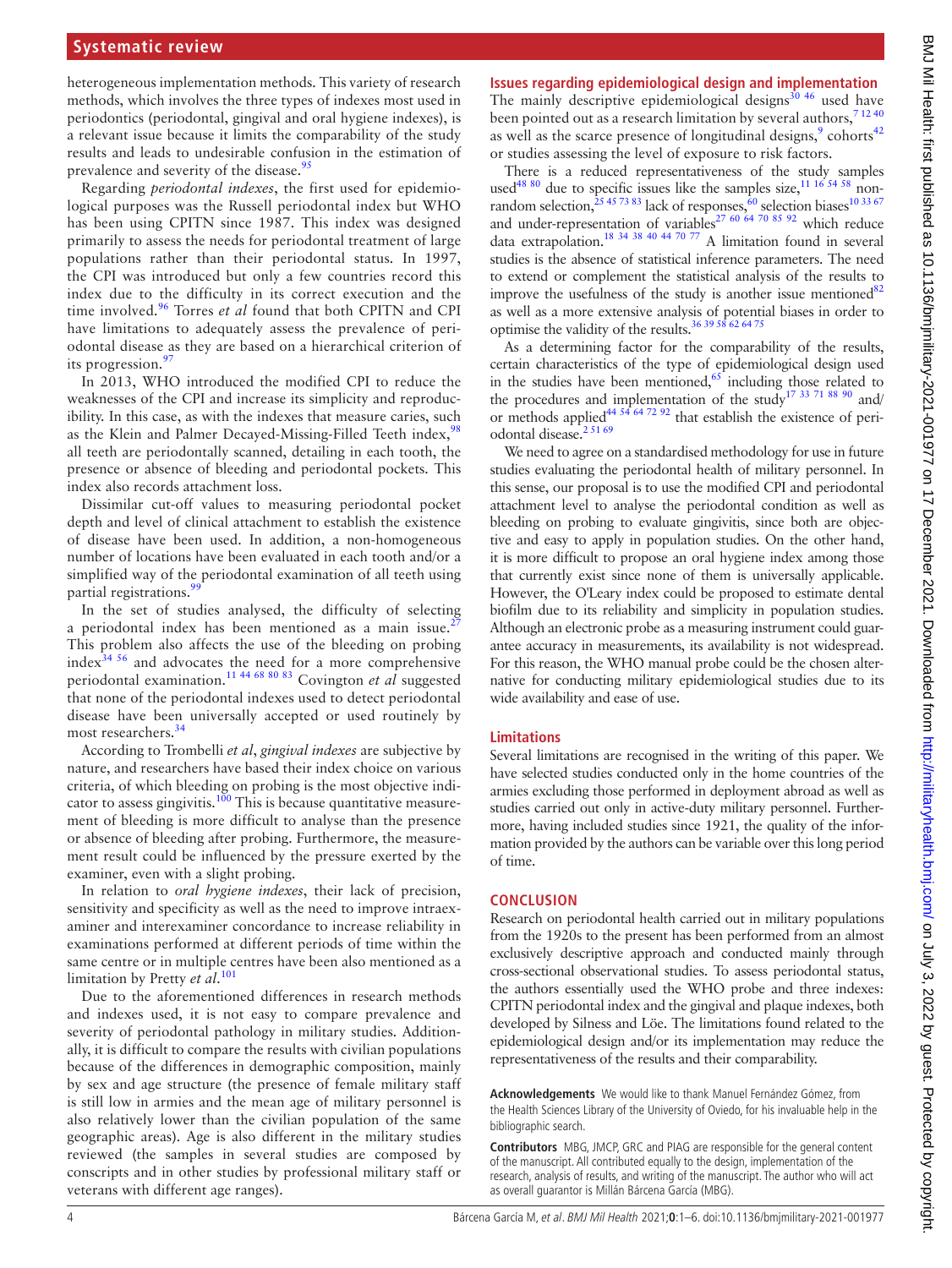**Funding** The authors have not declared a specific grant for this research from any funding agency in the public, commercial or not-for-profit sectors.

**Competing interests** None declared.

**Patient consent for publication** Not applicable.

**Provenance and peer review** Not commissioned; externally peer reviewed.

**Data availability statement** Data are available on reasonable request.

**Open access** This is an open access article distributed in accordance with the Creative Commons Attribution Non Commercial (CC BY-NC 4.0) license, which permits others to distribute, remix, adapt, build upon this work non-commercially, and license their derivative works on different terms, provided the original work is properly cited, appropriate credit is given, any changes made indicated, and the use is non-commercial. See: <http://creativecommons.org/licenses/by-nc/4.0/>.

#### <span id="page-4-0"></span>**REFERENCES**

- 1 Teufer B, Sommer I, Nussbaumer-Streit B, et al. Screening for periodontal diseases by non-dental health professionals: a protocol for a systematic review and overview of reviews. [Syst Rev](http://dx.doi.org/10.1186/s13643-019-0977-9) 2019;8:1–12.
- <span id="page-4-1"></span>Bárcena García M, Cobo Plana JM, Arcos González PI. Prevalence and severity of periodontal disease among Spanish military personnel. [BMJ Mil Health](http://dx.doi.org/10.1136/bmjmilitary-2020-001419) 2020:bmjmilitary-2020-001419.
- 3 Lloro V, Lozano-de Luaces V, Lloro I, et al. The incidence of dental needs during isolated missions compared to non-isolated missions: a systematic review and implications for future prevention strategies. [Mil Med](http://dx.doi.org/10.1093/milmed/usy364) 2019;184:e148-55.
- 4 Combes J, Pepper T, Bryce G, et al. Dental care provision to UK military personnel serving on Operation Herrick in Afghanistan. Part 2: aetiology and management. Br [Dent J](http://dx.doi.org/10.1038/sj.bdj.2019.7) 2019;226:50–4.
- <span id="page-4-2"></span>5 Dufty JR. Report for the pathological committee of the war office of an inquiry into gingivitis and Vincent's disease occurring in the Army. BMJ Mil Health 2014;160:i7–8.
- <span id="page-4-3"></span>6 Page MJ, McKenzie JE, Bossuyt PM, et al. The PRISMA 2020 statement: an updated guideline for reporting systematic reviews. **[BMJ](http://dx.doi.org/10.1136/bmj.n71)** 2021;372:n71.
- <span id="page-4-16"></span>7 Schindler DK, Lopez Mitnik GV, Soliván-Ortiz AM. Oral health status among adults with and without prior active duty service in the U.S. Armed Forces, NHANES 2011- 2014. [Mil Med](http://dx.doi.org/10.1093/milmed/usaa355) 2020;3.
- 8 Azevedo L, Martins D, Fialho J, et al. Oral health behaviors and dental caries in a sample of Portuguese militaries. [j.rpemd](http://dx.doi.org/10.24873/j.rpemd.2018.06.217) 2018;59:18-23.
- <span id="page-4-17"></span>9 Khalilazar L, Khoshdel AR. Oral health profile in Iranian Armed Force: focusing on prevention strategies. [J Arch Mil Med](http://dx.doi.org/10.5812/jamm.39275) 2016;4:e39275.
- <span id="page-4-19"></span>Thankappan P, Kaushik S, Gupta S, et al. Periodontal diseases in military aviation crew: a pilot study in armed forces. [J Int Clin Dent Res Organ](http://dx.doi.org/10.4103/2231-0754.164375) 2015;7:116–21.
- <span id="page-4-14"></span>11 Kovacević V, Milosavljević M, Rancić N, et al. Assessment of the periodontal health and community periodontal index in the Army of Serbia. [Vojnosanit Pregl](http://dx.doi.org/10.2298/VSP140812105K) 2015;72:953–60.
- 12 Tanner T, Päkkilä J, Karjalainen K, et al. Smoking, alcohol use, socioeconomic background and oral health among young Finnish adults. Community Dent Oral [Epidemiol](http://dx.doi.org/10.1111/cdoe.12163) 2015;43:406–14.
- 13 Simakova TG, Kasaikina VV, Minaev SS. [Characteristics of dental health personnel]. Zdorov'e naseleniya i sreda obitaniya 2014;3:19–20.
- 14 Kurov IA, Skalnaya MG. [The study of changes of local immunity of the oral cavity and periodontal indices of conscripts]. J Restor Med 2013;6:63–7.
- 15 Álvarez CL, Rico V, Gómez JC. [Prevalence, severity and periodontal treatment needs of periodontal disease in air defense artillery branch # 2 Nueva Granada]. Ustasalud 2013;12:11–19.
- 16 Leiendecker TM, Martin G, Moss DL. 2008 department of defense (DOD) recruit oral health survey. [Mil Med](http://dx.doi.org/10.7205/milmed-d-11-00180) 2011;176:1–44.
- <span id="page-4-22"></span>17 Ziebolz D, Szabadi I, Rinke S, et al. Initial periodontal screening and radiographic findings -a comparison of two methods to evaluate the periodontal situation. [BMC](http://dx.doi.org/10.1186/1472-6831-11-3)  [Oral Health](http://dx.doi.org/10.1186/1472-6831-11-3) 2011;11:13.
- <span id="page-4-20"></span>18 Zajc I, Brajdić D, Biočić J, et al. The effect of tobacco use on oral health and dental readiness in the Croatian Army. [J Addict Dis](http://dx.doi.org/10.1080/10550887.2011.554783) 2011;30:159–68.
- 19 Singh A. Oral health knowledge, attitude and practice among NCC Navy Cadets and their correlation with oral hygiene in South India. [Oral Health Prev Dent](http://www.ncbi.nlm.nih.gov/pubmed/20011754) 2009;7:363–7.
- 20 Sutthavong S, Cae-Ngow S, Rangsin R. Oral health survey of military personnel in the Phramongkutklao Hospital, Thailand. [J Med Assoc Thai](http://www.ncbi.nlm.nih.gov/pubmed/21299181) 2009;92 Suppl 1:S84-90.
- 21 Villota DD, Cardona M, Vivas J. [Prevalence and factors related to tooth decay and periodontal disease in cadets of the Military Aviation School]. J Odontológico Col 2009;2:55–60.
- 22 Fraczak B, Rawski P, Dembowska E. [Dental status, parodontium condition and occurrence of malocclusions in conscripts from the West Pomeranian Voivodship, Poland]. [Ann Acad Med Stetin](http://www.ncbi.nlm.nih.gov/pubmed/19839514) 2008;54:63–8.
- 23 Ziebolz D, Schwerdtfeger B, Brunner E, et al. [Oral health in young adults in Germany--a comparison between women and men of the German army]. [Schweiz](http://www.ncbi.nlm.nih.gov/pubmed/18998580)  [Monatsschr Zahnmed](http://www.ncbi.nlm.nih.gov/pubmed/18998580) 2008;118:944–50.
- 24 Doncel C, Castillo A. [Determination of the need of periodontal treatment in the young from a military school]. Rev Cub Med Mil 2008;37.
- <span id="page-4-4"></span>25 Parwez M, Babar Z, Akhtar F. Frequency of chronic periodontitis in a cross section of PAK Army personnel. Pak Armed Forces Med J 2008;58:185-8.
- 26 Suman M, Spalj S, Plancak D, et al. The influence of war on the oral health of professional soldiers. [Int Dent J](http://dx.doi.org/10.1111/j.1875-595x.2008.tb00178.x) 2008;58:71–4.
- <span id="page-4-12"></span>27 Vered Y, Livny A, Zini A, et al. Periodontal health status and smoking among young adults. [J Clin Periodontol](http://dx.doi.org/10.1111/j.1600-051X.2008.01294.x) 2008;35:768-72.
- 28 Mombiedro Sandoval R, Llena Puy R. Periodontal status and treatment needs among Spanish military personnel. [Med Oral Patol Oral Cir Bucal](http://www.ncbi.nlm.nih.gov/pubmed/18587313) 2008;13:464-9.
- <span id="page-4-5"></span>29 Röthlisberger B, Kuonen P, Salvi GE, et al. Periodontal conditions in Swiss army recruits: a comparative study between the years 1985, 1996 and 2006. J Clin [Periodontol](http://dx.doi.org/10.1111/j.1600-051X.2007.01124.x) 2007;34:860–6.
- <span id="page-4-15"></span>30 Diefenderfer KE, Ahlf RL, Simecek JW, et al. Periodontal health status in a cohort of young US Navy personnel. [J Public Health Dent](http://dx.doi.org/10.1111/j.1752-7325.2007.00008.x) 2007;67:49–54.
- <span id="page-4-6"></span>31 Skec V, Macan JS, Susac M, et al. Influence of oral hygiene on oral health of recruits and professionals in the Croatian Army. [Mil Med](http://dx.doi.org/10.7205/milmed.171.10.1006) 2006;171:1006-9.
- 32 Otero J, Proaño D. [Prevalence of periodontal diseases, risk factors, and treatment needs among male personnel on military service in Lima in the year 2000]. Rev Estomatológica Hered 2005;15:11–17.
- 33 Senna A, Campus G, Gagliani M, et al. Socio-Economic influence on caries experience and CPITN values among a group of Italian call-up soldiers and cadets. [Oral Health Prev Dent](http://www.ncbi.nlm.nih.gov/pubmed/15921336) 2005;3:39–46.
- <span id="page-4-13"></span>34 Covington LL, Breault LG, Hokett SD. The application of Periodontal Screening and Recording (PSR) in a military population. [J Contemp Dent Pract](http://www.ncbi.nlm.nih.gov/pubmed/12937595) 2003;4:36-51.
- 35 Vered Y, Sgan-Cohen HD. Self perceived and clinically diagnosed dental and periodontal health status among young adults and their implications for epidemiological surveys. **[BMC Oral Health](http://dx.doi.org/10.1186/1472-6831-3-3) 2003**;3:3:3.
- <span id="page-4-21"></span>36 Horev T, Katz J, Almog D, et al. Oral health disparities between ranks in a military environment: Israel Defense Force as a model. [Mil Med](http://www.ncbi.nlm.nih.gov/pubmed/12733679) 2003;168:326-9.
- 37 Ahuja A, Darekar HS. Community dentistry in Armed Forces. Med J Armed Forces [India](http://dx.doi.org/10.1016/S0377-1237(03)80097-7) 2003;59:18–20.
- <span id="page-4-7"></span>38 Griffiths GS, Duffy S, Eaton KA, et al. Prevalence and extent of lifetime cumulative attachment loss (LCAL) at different thresholds and associations with clinical variables: changes in a population of young male military recruits over 3 years. J Clin [Periodontol](http://dx.doi.org/10.1034/j.1600-051x.2001.028010961.x) 2001;28:961–9.
- 39 Katz J, Peretz B, Sgan-Cohen HD, et al. Periodontal status by CPITN, and associated variables in an Israeli permanent force military population. [J Clin Periodontol](http://dx.doi.org/10.1034/j.1600-051x.2000.027005319.x) 2000;27:319–24.
- <span id="page-4-8"></span>40 Machuca G, Rosales I, Lacalle JR, et al. Effect of cigarette smoking on periodontal status of healthy young adults. [J Periodontol](http://dx.doi.org/10.1902/jop.2000.71.1.73) 2000;71:73-8.
- 41 Leiendecker T, York A, Poindexter F. Periodontal screening and recording findings of active duty US military. J Dent Res 1997;76:2694.
- <span id="page-4-9"></span>42 Ankkuriniemi O, Ainamo J. Dental health and dental treatment needs among recruits of the Finnish Defence Forces, 1919-91. [Acta Odontol Scand](http://dx.doi.org/10.3109/00016359709115415) 1997:55:192-7.
- 43 Horev T, Zilburg I, Sgancohen HD. Periodontal profile of 20-21 year-old Israeli soldiers. J Dent Res 1995;74:960.
- <span id="page-4-23"></span>44 Querna JC, Rossmann JA, Kerns DG. Prevalence of periodontal disease in an active duty military population as indicated by an experimental periodontal index. [Mil Med](http://www.ncbi.nlm.nih.gov/pubmed/8041472) 1994;159:233–6.
- <span id="page-4-10"></span>45 Joss A, Weber HP, Gerber C, et al. Periodontal conditions in Swiss Army recruits. [Schweiz Monatsschr Zahnmed](http://www.ncbi.nlm.nih.gov/pubmed/1598554) 1992;102:541–8.
- 46 Horning GM, Hatch CL, Cohen ME. Risk indicators for periodontitis in a military treatment population. [J Periodontol](http://dx.doi.org/10.1902/jop.1992.63.4.297) 1992;63:297-302.
- 47 Menghini GD, Marthaler TM, Steiner M, et al. [Caries prevalence and gingival inflammation in recruits in 1985: the influence of prevention]. Schweiz Monatsschr [Zahnmed](http://www.ncbi.nlm.nih.gov/pubmed/1792542) 1991;101:1119–26.
- <span id="page-4-18"></span>48 Polastri F, Cerato E, Gallesio C, et al. [The oral health status in a sample of recruits form different regions of Italy]. [Minerva Stomatol](http://www.ncbi.nlm.nih.gov/pubmed/1944054) 1991;40:397-403.
- 49 Stramezzi AM, Puleo A, Barbini P. [Epidemiology of caries and periodontal disease. Survey of 5,000 recruits]. [Dent Cadmos](http://www.ncbi.nlm.nih.gov/pubmed/2397839) 1990;58:64-75.
- 50 Arthur JS, Simecek JW, Rodden JW. Periodontal treatment needs survey of navy and marine reserve personnel. J Dent Res 1990;69:134.
- 51 Horning GM, Hatch CL, Lutskus J. The prevalence of periodontitis in a military treatment population. [J Am Dent Assoc](http://dx.doi.org/10.14219/jada.archive.1990.0221) 1990;121:616-22.
- 52 Gaare D, Joelimar FA, Ouderaa FV, et al. A cross-sectional study of DMFT and CPITN scores in a group of Indonesian soldiers. [Scand J Dent Res](http://dx.doi.org/10.1111/j.1600-0722.1989.tb01426.x) 1989;97:20-4.
- 53 D'Aloya U, Facchini A, Franchi M, et al. [Periodontal status of a military group. Epidemiological considerations]. [Dent Cadmos](http://www.ncbi.nlm.nih.gov/pubmed/2636155) 1989;57:78–84.
- <span id="page-4-11"></span>54 Petersson LG, Jönsson G, Stadler LE, et al. Oral status and estimated treatment need in Swedish air force conscripts. [Swed Dent J](http://www.ncbi.nlm.nih.gov/pubmed/2734700) 1989;13:69-76.
- 55 Henne HA, Flores-de-Jacoby L, Zafiropoulos GG. [Epidemiological examination of the periodontal condition of West German soldiers by the means of the community periodontal index of treatment needs (CPITN)]. [Dtsch Zahnarztl Z](http://www.ncbi.nlm.nih.gov/pubmed/3165855) 1988;43:696-700.
- 56 Sasaki Y, Takahashi Y, Arita K, et al. Assessment of periodontal treatment needs in Japan Maritime Self Defense Force by CPITN. [Bull Tokyo Dent Coll](http://www.ncbi.nlm.nih.gov/pubmed/3268331) 1988;29:21-5.
- 57 Shulman JD, Guerin RD, Rozier RG. Prevalence of periodontal pockets in US Army reserve components. J Dent Res 1987;66:256.